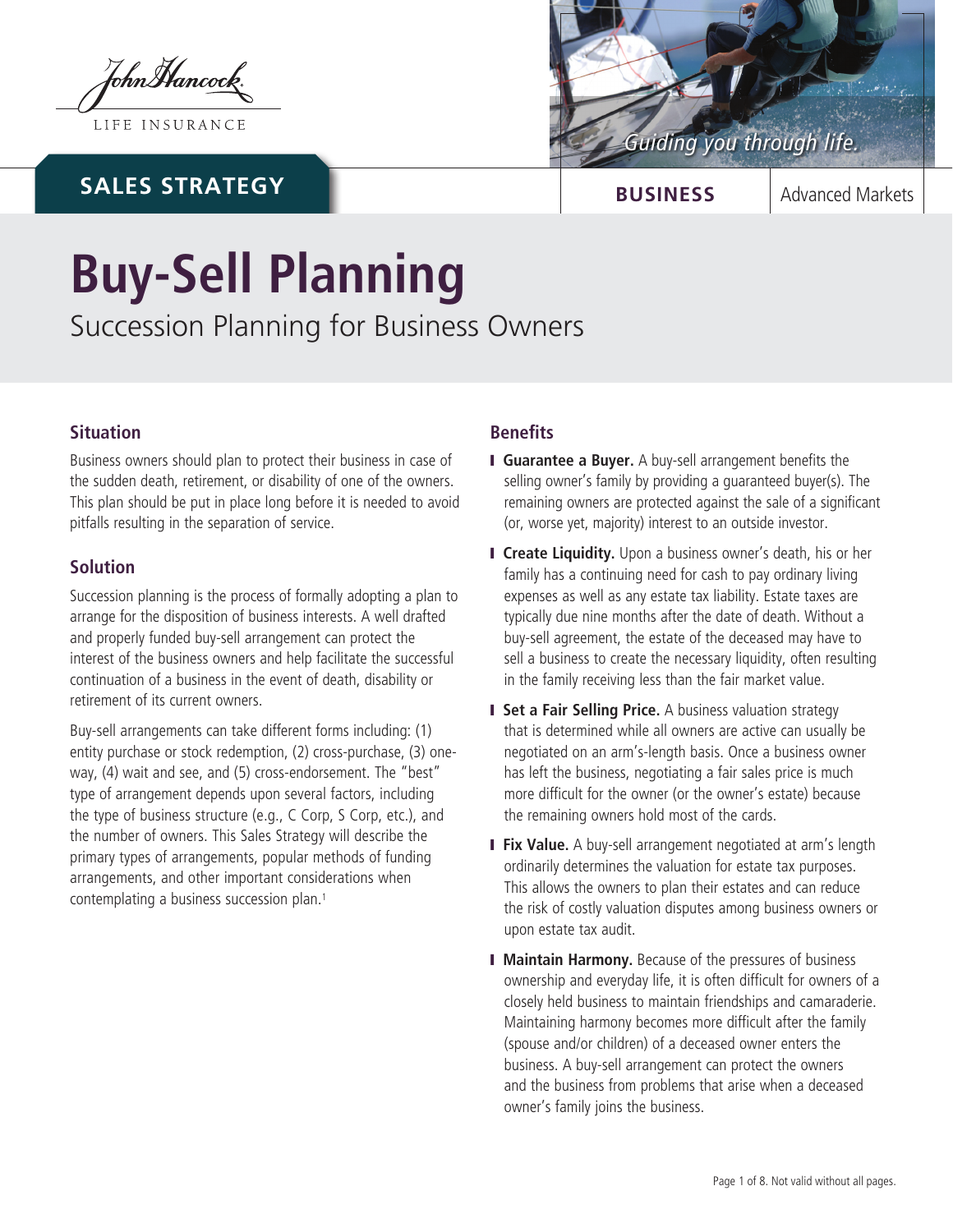## **Types of Buy-Sell Arrangements**

**Entity Purchase Buy-Sell Arrangement.** An entity purchase buy-sell arrangement (or "stock redemption arrangement") is an arrangement among the owners and the entity. The entity agrees to purchase (or redeem) all of the interest of a deceased owner and the owners agree to sell their interests to the entity.

## **How it Works**

## **ENTITY PURCHASE BUY-SELL ARRANGEMENTS**

This diagram reflects a standard entity purchase buy-sell arrangement among a corporation and its two shareholders. The dotted line demonstrates the payment of life insurance premiums on policies used to fund the arrangement. Upon the death of either shareholder, the corporation will redeem the stock owned by that shareholder's estate and will continue to own a policy on the life of the surviving shareholder.



## **Considerations**

#### *Shareholder Consequences*

- **I No Basis Increase.** An entity purchase buy-sell arrangement with a C corporation does not increase the basis of the remaining shareholders' stock. However, life insurance proceeds received by an S corporation may increase the basis of its shareholders' stock.<sup>2</sup>
- **I Possible Ordinary Income Treatment.** Ordinarily, amounts received in a stock redemption are treated as a dividend to the shareholder that is having his or her stock redeemed. If treated as a dividend, the entire redemption amount (not just the gain) is taxed as ordinary income. However, if certain requirements are met, the redemption can be taxed as a sale. Taxation as a sale is usually beneficial because only the gain (i.e., the redemption price reduced by basis) is subject to tax at capital gain rates. When a redemption occurs at death, there is generally no gain to report because the deceased shareholder's estate received a basis step-up.3
- **I Risk of Corporate Creditors.** Life insurance purchased by a corporation to fund a buy-sell arrangement will be subject to claims of the corporation's creditors. Moreover, state law may prohibit a redemption if the corporation is insolvent or lacks adequate capital.

#### *Corporate Consequences*

- **I Premiums are Non-Deductible.** Life insurance is a common means of funding a buy-sell arrangement. Life insurance premiums paid by a corporation are not deductible.
- **I Alternative Minimum Tax (AMT).** Life insurance proceeds are ordinarily received income tax free. However, in some instances, life insurance proceeds received by a C corporation can cause an alternative minimum tax liability. The possible application of the AMT is often cited as a primary reason not to use a entity purchase buy-sell arrangement. In reality, the AMT will not be applicable in many instances or may be nominal in amount. Therefore, the possible application of the AMT should be considered on a case-by-case basis.
- **I Employer-Owned Life Insurance.** Section 101(i) of the Internal Revenue Code imposes income tax on the death benefit of life insurance contracts owned by the employer of the insured unless certain exceptions apply and Notice and Consent are obtained from the insured before the policy is issued. If the Corporation will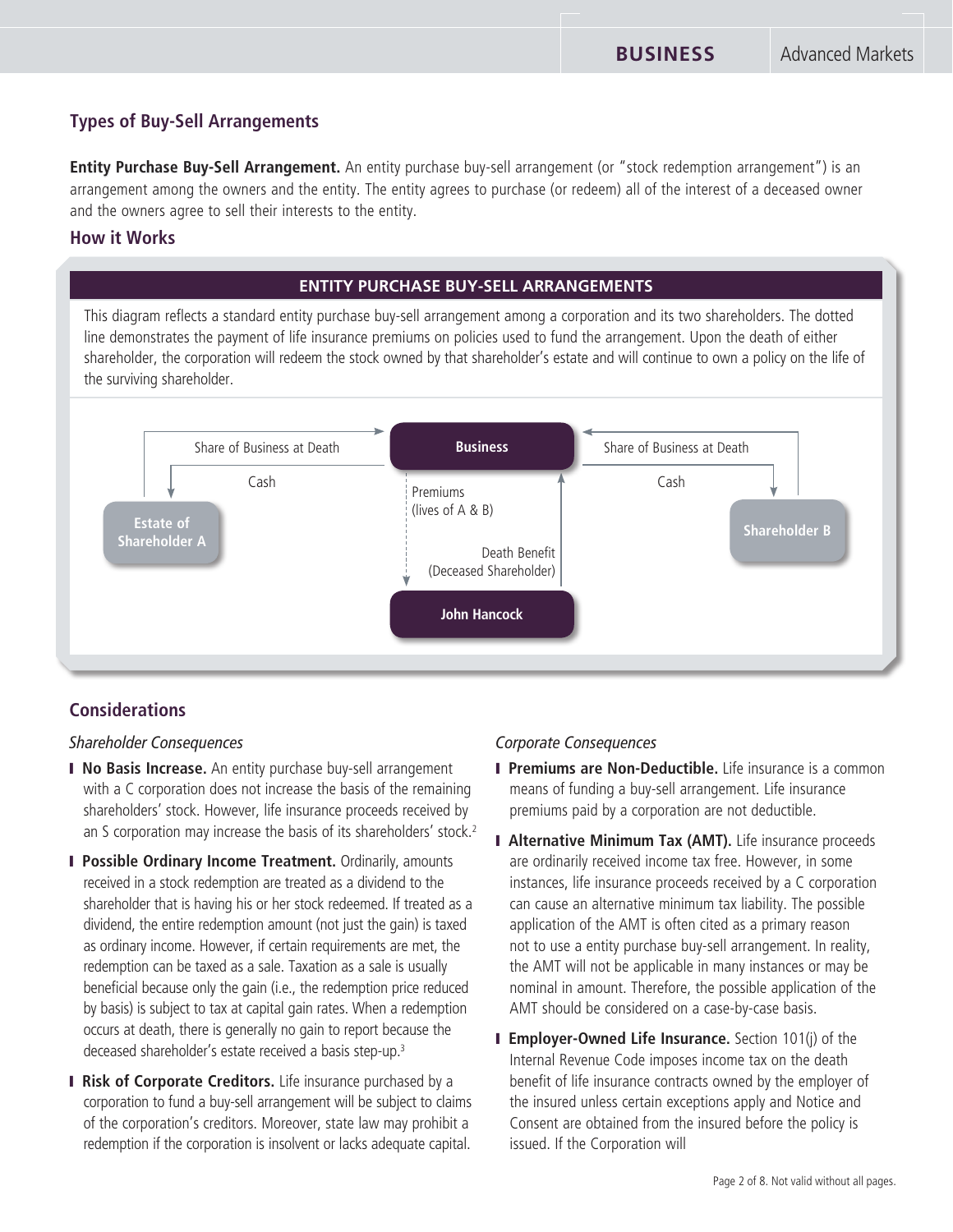own a policy on a shareholder who is also an "employee," the requirements of 101(j) should be followed to avoid adverse tax implications.\*

- **I Increased Value of Corporation.** Any assets held by an entity to fund a buy-sell arrangement increase the value of the entity. This increase in the entity's value (including the amount of life insurance proceeds received upon an owner's death) should be considered when determining the selling price under an entity purchase buy-sell arrangement.
- **I Accumulated Earnings Tax.** When earnings are accumulated to fund an entity purchase buy-sell arrangement (including the cash value of a life insurance policy), the corporation can become subject to the accumulated earnings tax. However, a reasonable accumulation of cash to fund a buy-sell arrangement may be considered an exception to the prohibition on excess accumulations.4

**Cross-Purchase Buy-Sell Arrangement.** In a cross-purchase buy-sell arrangement the owners (or their estates) are obligated to sell their interests to each other. The entity is not a party to the arrangement.

#### **How it Works**

#### **CROSS-PURCHASE BUY-SELL ARRANGEMENTS**

This diagram reflects a standard cross-purchase buy-sell arrangement between two shareholders. The solid lines demonstrate the events upon the death of Shareholder A. The dotted lines demonstrate the payment of life insurance premiums on the policies used to fund the arrangement. Upon the death of Shareholder A, Shareholder B will buy out Shareholder A's stock. Shareholder A's estate will continue to own a policy on the life of Shareholder B. This policy can be sold to the corporation or to Shareholder B.



#### **Considerations**

#### *Shareholder Consequences*

- **Basis Increase.** The surviving owners receive a step-up in basis in the purchased shares. This cost basis increase is the primary advantage of a cross-purchase buy-sell arrangement.
- **I Capital Gain Treatment.** With a lifetime sale, the selling owner recognizes capital gain to the extent the purchase price exceeds his or her basis.<sup>5</sup> Upon an owner's death, there is ordinarily no capital gain because the value of the shares

receive a basis step-up to reflect fair market value — hopefully the same price received under the buy-sell arrangement.

**I Transfer for Value.** Ordinarily, in a cross-purchase buy-sell arrangement, each shareholder owns a life insurance policy on the life of each of the other shareholders. Upon the death first shareholder, each of the remaining shareholders will use the proceeds of the policy they own on the life of the deceased shareholder to carry out their obligation to purchase a pro rata share of the deceased shareholder's stock.

\*An in-depth discussion of 101(j) is beyond the scope of this piece. For more information, see "Because You Asked: Understanding Employer-Owned Life Insurance (EOLI) and 101(j)," which can be found on JH SalesNet.com under the Advanced Markets library.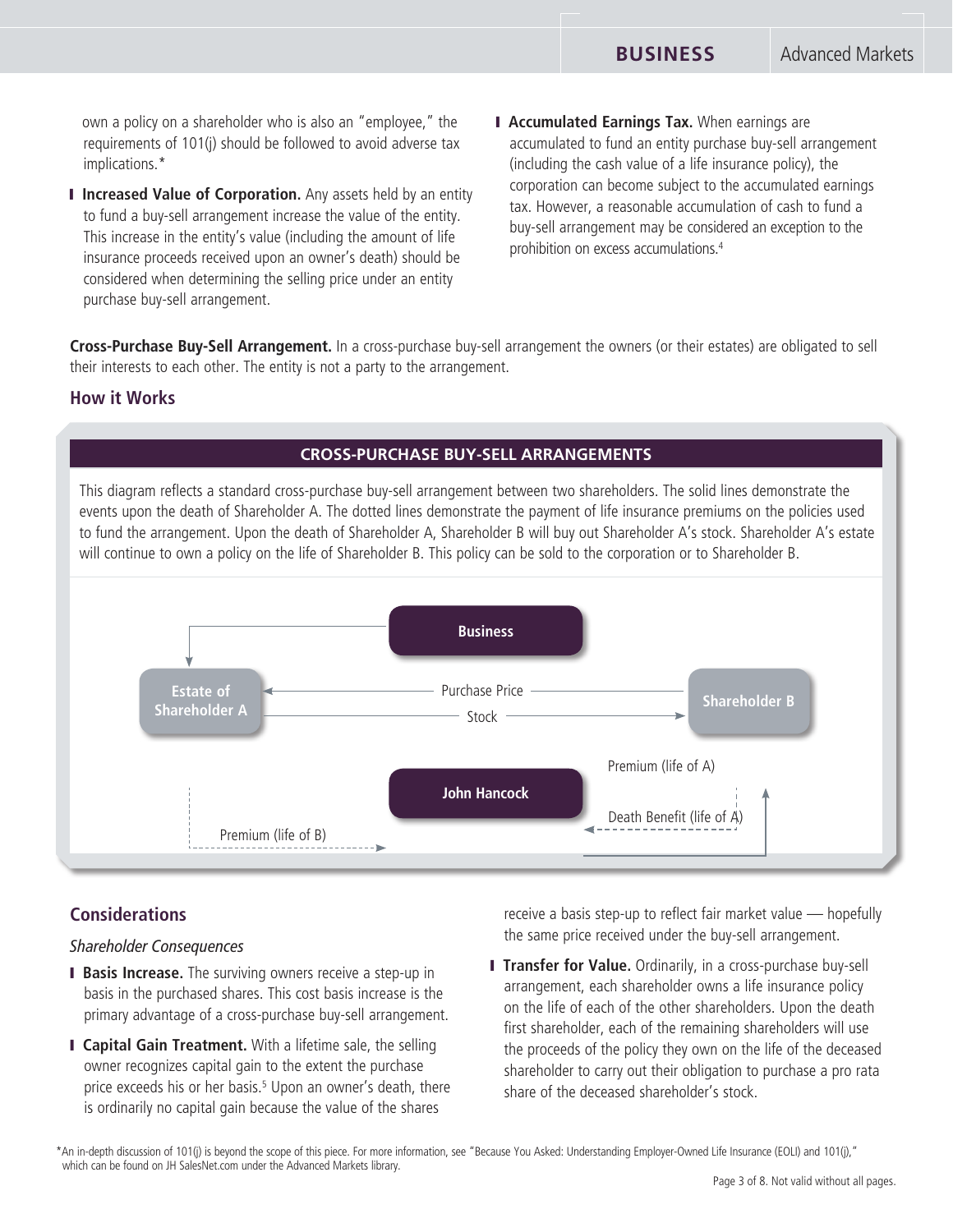After this, the remaining shareholders will need to acquire additional insurance to fully fund their continuing obligations under the arrangement because each remaining shareholder will now own an increased portion of the business. If the remaining shareholders purchase the policies held by the estate of the deceased shareholder, the purchase may be transfer for value.6 Sometimes the transfer-for-value rule can be avoided after the death of the first shareholder by allowing the deceased shareholder's estate to sell policies (on the other shareholders) to the corporation and then converting the arrangement to an entity purchase buy-sell arrangement.<sup>7</sup>

**I Complications.** Where there are more than two or three owners, a cross-purchase buy-sell arrangement funded with life insurance can be complicated. The number of policies needed to fund the arrangement is typically equal to  $[(n-1)^*n]$ when "n" is the number of owners. Because of the necessity of purchasing multiple policies, the entity purchase buy-sell arrangement is commonly used in situations where there are more than two or three owners. However, because of (1) the tax disadvantages of entity purchase buy-sell arrangements (primarily the lack of basis increase to the remaining shareholders), (2) the desire to avoid the purchase of multiple life policies, and (3) concerns regarding the consequences of the transfer-for-value rule, attorneys have created alternatives to the standard cross-purchase buy-sell arrangement. Two such alternatives, the "trusteed arrangement" and the "partnership arrangement," are discussed in more detail below.

#### *Corporate Consequences*

- **I** No Alternative Minimum Tax (AMT) or Accumulated **Earnings Taxes.** Because the corporation does not own the policy, there are no potential AMT and accumulated earnings tax problems.
- **I No Increase in Corporate Value.** Life insurance (or other assets) used to fund the arrangement will not increase the value of the corporation. The value of life insurance policies (or other assets) will not be reflected on the corporation's balance sheet. Although a cross-purchase buy-sell arrangement has no impact on the value of the corporation, the deceased shareholder's estate will be increased by "funding" assets (such as the cash value of life insurance on the other shareholders) owned by the deceased shareholder.

#### *Variations in Cross-Purchase Designs*

- **I Trusteed Cross-Purchase Arrangements.** In a trusteed arrangement, a trustee purchases life insurance on the life of each shareholder who is a party to the arrangement. Upon the death of a shareholder, the trustee (1) collects the life insurance proceeds, (2) purchases stock from the estate of the deceased shareholder, and (3) distributes the shares to the surviving shareholders. The trustee may facilitate the transfer by holding the shares of each shareholder subject to the arrangement. It is uncertain whether the use of a trusteed arrangement avoids the transfer-for-value problem. The death of a shareholder could be construed as causing a transfer of the deceased shareholder's beneficial interest in the policies on the lives of the survivors to the surviving shareholders for value.
- **I Partnership Cross-Purchase Arrangements.** Because the transfer-for-value rule may apply to a trusteed arrangement, the "partnership" arrangement has become popular. This arrangement is similar to the trusteed arrangement. However, instead of creating a trust, the shareholders form a partnership. The partnership then purchases a single life insurance policy on each shareholder. The partnership arrangement should avoid transfer-for-value problems because the transfer of a life insurance policy to a partnership in which the insured is a partner is an exception to the transfer-for-value rule. However, if the partnership is created exclusively (or primarily) to facilitate the buy-sell arrangement, the IRS may not respect the validity of the partnership. Although the IRS approved of a partnership structured solely for the purpose of funding a buy-sell arrangement in PLR 9309021, the IRS subsequently adopted a no-ruling position on the use of partnerships to fund buy-sell arrangements in Rev. Proc. 96-12.

In PLR 200747002, three business owners established an "Insurance LLC" (Limited Liability Company) to own life insurance policies on the lives of the business owners with management of the policies by an independent manager. The IRS ruled that the business owners would not have any incidents of ownership in the life insurance policies. Using an LLC with a cross-purchase buy-sell agreement can also help the shareholders avoid a transfer-for-value problem, assure that the parties comply with the buy-sell agreement and keep the policy proceeds from the reach of the insured's creditors.8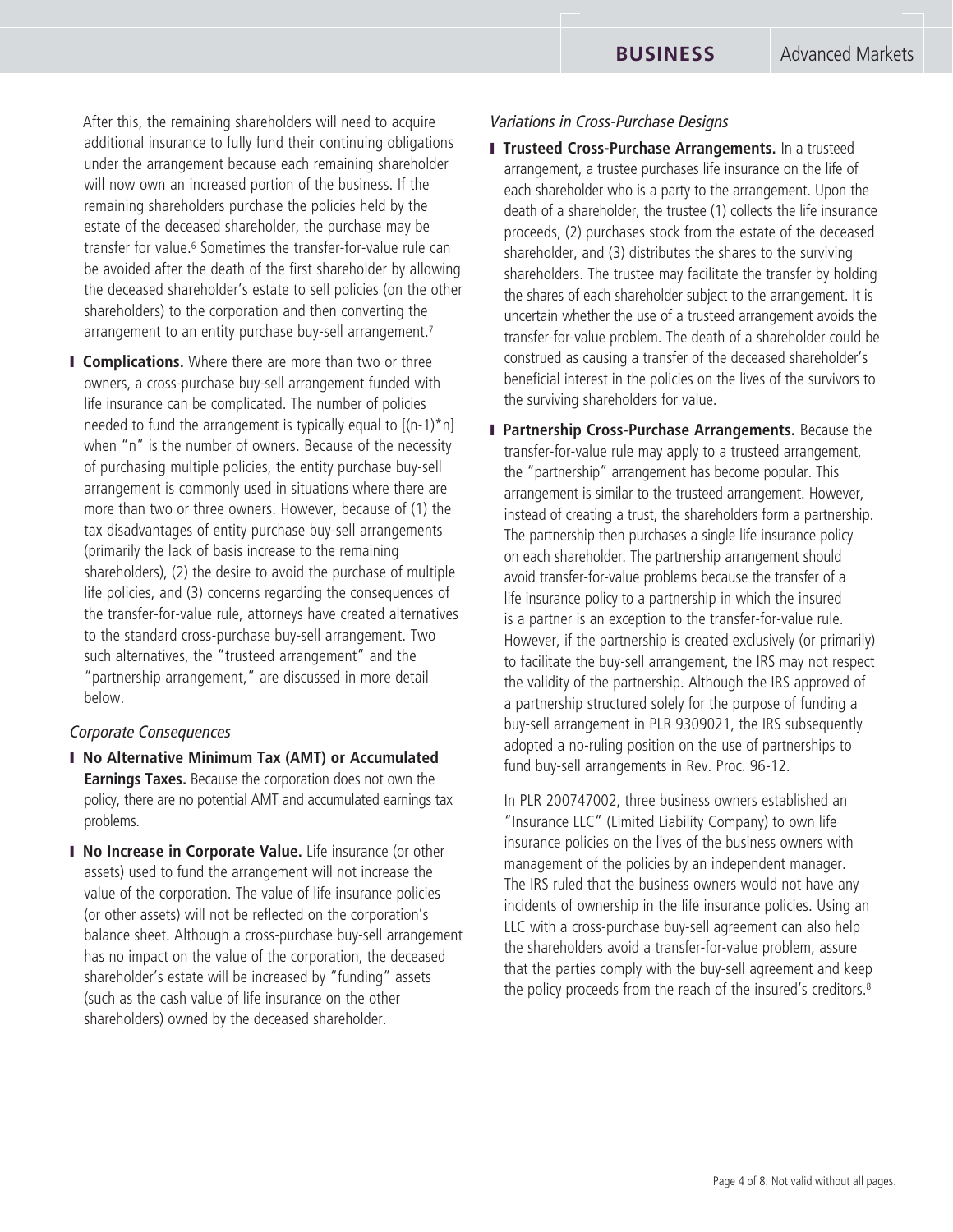**One-Way Buy-Sell Arrangement.** A one-way buy-sell arrangement is a type of a buy-sell arrangement in which a valued employee, who may be a family member or a key person in the business, will purchase and own a life insurance policy on the life of the business owner. In this situation, because there is generally only one business owner and one designated successor, only one life insurance policy is required to fund the arrangement. The valued employee, who may be a family member or a colleague, will also be the beneficiary of the life insurance policy. The company will pay a bonus to the successor/policy owner in the amount of the premium payments annually to minimize the out-of pocket expense of the arrangement. The bonus payments may be taxdeductible to the corporation when they are paid, but the payment will also be taxable to the recipient.<sup>9</sup>

## **How it Works**



Wait and See Buy-Sell Arrangement. A wait and see buy-sell arrangement is a hybrid arrangement combining the features of both the entity purchase buy-sell arrangement and the cross-purchase buy-sell arrangement. A wait and see buy-sell arrangement generally gives the entity the option (or "right of refusal") to buy any portion of the deceased owner's interest within a certain time period after the owner's death. If the entity does not fully exercise the option, the remaining owners have the second right of refusal. Finally, if the remaining owners do not exercise their right of refusal, then the entity must redeem the balance of the deceased owner's interest. Depending upon how the arrangement is funded and whether the entity or the surviving owners acquire the deceased owner's interest, the arrangement will function as either an entity redemption or a cross-purchase arrangement.

## **How it Works**



Page 5 of 8. Not valid without all pages.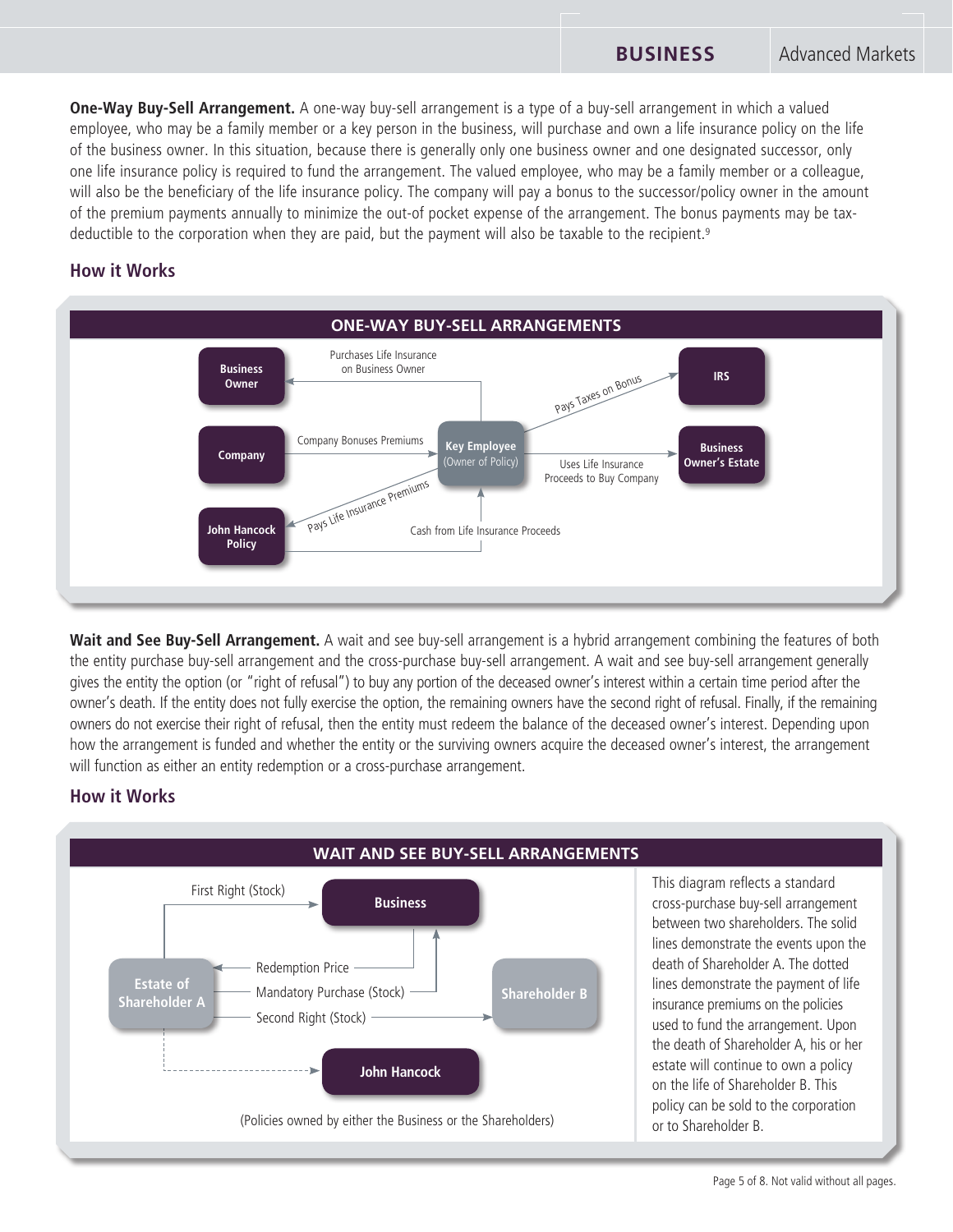## **Benefits**

**I Maximum Flexibility.** The primary advantage of the wait and see buy-sell arrangement is that it offers maximum flexibility. Rather than committing to an arrangement, the business owners can adopt the most advantageous strategy after the death of an owner.

## **Considerations**

- **I Difficult to Fund.** One disadvantage of a wait and see buy-sell arrangement is that it can be difficult to fund. Ordinarily, the arrangement is funded as if it were a traditional cross-purchase arrangement. If it later appears likely that the entity will exercise its option, the policies can usually be sold to the entity.
- **I Possible Dividend Treatment.** Care must be taken to avoid dividend treatment to the purchasing shareholders. If the corporation is given the right of first refusal and the shareholders are required to purchase the stock if the corporation does not exercise its right, a corporate redemption will be treated as a dividend to the remaining shareholders. In addition, such arrangements must also be carefully structured to avoid possible dividend treatment to selling shareholders (as with an ordinary entity purchase arrangement).

**Cross Endorsement Buy-Sell Arrangement.** In a cross endorsement buy-sell arrangement, each business owner will purchase and own a life insurance policy on his or her life.<sup>10</sup> The arrangement is structured as an endorsement split-dollar plan so that a portion or all of the death benefit can be endorsed for a "rental charge" to the other business owners<sup>11</sup> to satisfy the obligation under the buy-sell agreement.<sup>12</sup> Each business owner can use his/her policy for personal planning reasons if desired.

Each business owner will recognize rental income on what they charge on their policy. To minimize the cash outlay needed to pay premiums, the company may make annual bonus payments to each business owner in the amount of the premium. Each business owner, as owner of his or her own policy, will continue to have access to the policy's potential cash values.<sup>13</sup>



## **How it Works**

## **Considerations**

**Possible Transfer for Value.** Clients should consult their legal and tax advisors to avoid any transfer-for-value issues arising from cross endorsements of the policy death benefits.

 Under Internal Revenue Code ("IRC") section 101(a)(2), the transfer of a life insurance contract or any interest in the contract for valuable consideration can result in a portion of the death benefit being subject to income tax, unless an exception to the transfer-for-value rule applies. The statutory exceptions in IRC section 101(a)(2)(B) are often used to avoid this issue. Statutory exceptions to the transfer-for-value rule under IRC

section 101(a)(2)(B) include (1) a transfer to the insured, or (2) a partner of the insured, or (3) a partnership in which the insured is a partner, or (4) to a corporation in which the insured is a shareholder or officer. Exceptions (2) and (3) require partnerships, and these two exceptions do not extend to S or C corporations. Although the IRS treated a limited liability company as a partnership for purposes of the transfer-for-value exceptions in PLRs 9625013 and 9625019, PLRs are only binding authority for the taxpayer to whom they are issued. Some commentators have questioned whether the IRS will challenge the business purpose of a newly formed partnership, particularly if it appears that its only purpose is to avoid the transfer-for-value rule.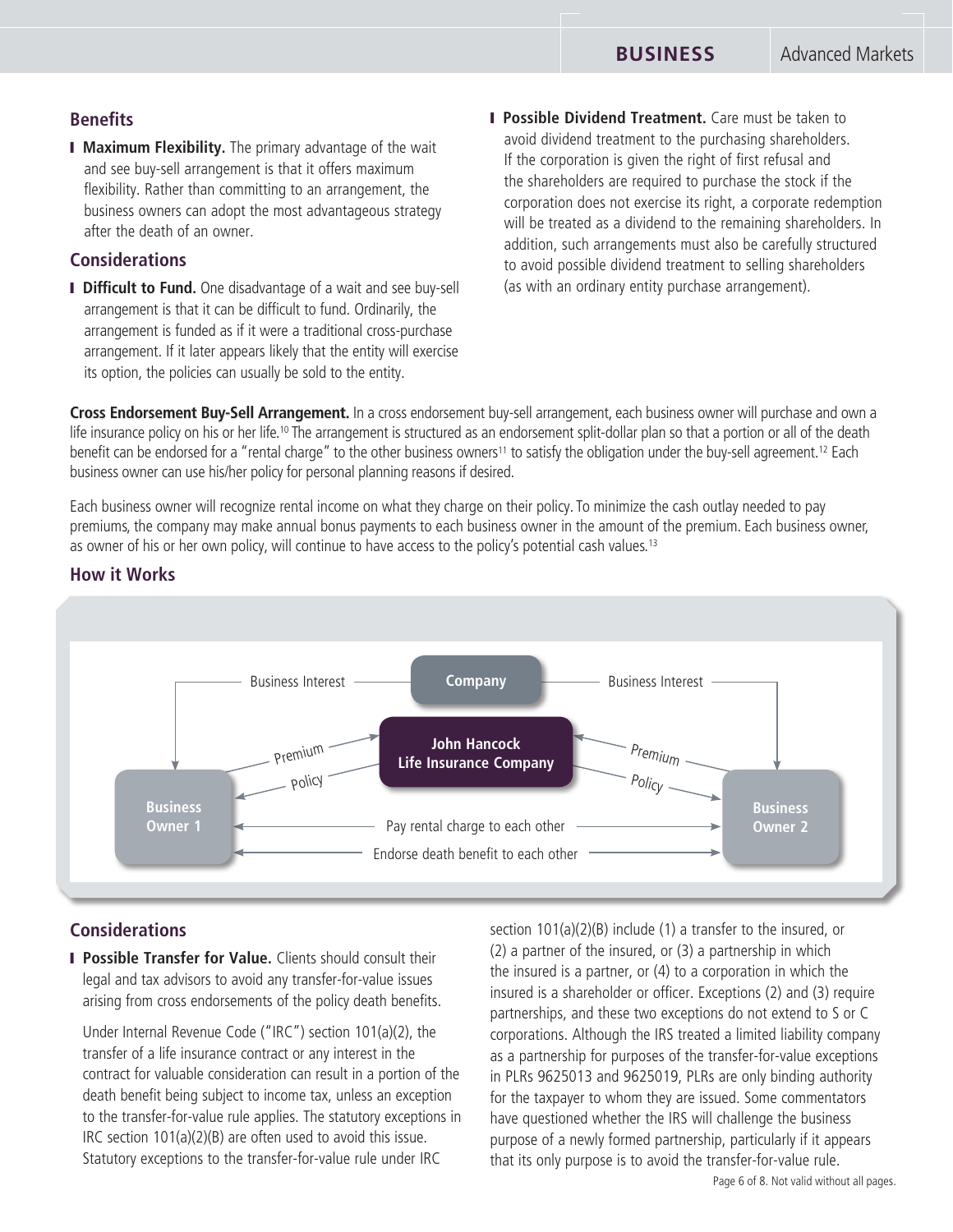## **Funding a Buy-Sell Arrangement**

- **I Life Insurance.** Purchasing life insurance on the lives of the business owners is one of the most common methods of funding a buy-sell arrangement. In addition to being costeffective, a primary advantage of life insurance is that it makes cash available upon the death of an owner. Note that it is generally advisable for the insured not to have any incidents of ownership over a policy on the insured's life to avoid estate tax inclusion under IRC §2042. Where an entity is used in the planning process, the client should discuss with their legal and tax advisors how to structure the entity to avoid giving the insured incidents of ownership over the policy.14 Moreover, if the arrangement is funded with permanent life insurance, the policy's cash value may be sufficient to fund a buyout at retirement. In a cross-purchase arrangement, life insurance is sometimes purchased on a split-dollar basis or with a bonus to mitigate the cost to the shareholder. It is also important to note that when a corporation purchases life insurance on the majority shareholder to fund an entity purchase buy-sell agreement, the proceeds of the life insurance can increase the value of the corporation for estate tax purposes.<sup>15</sup>
- **Borrow Funds.** If the business or its owners plan to fund a buy-sell arrangement by borrowing funds after the death or retirement of an owner, several problems can occur. The business or the remaining owners may have difficulty obtaining a loan after the death or retirement of a key owner. Even if the business (or its remaining owner(s)) is able to get a loan to fund the buy-sell arrangement, the ability to get additional loans, for expansion or working capital, may be dramatically diminished.
- **I Sinking Funds.** A buy-sell arrangement can be funded with a sinking fund in which earnings of the business are retained to fund the arrangement. If an owner dies soon after the arrangement is executed, this strategy will not enable the business to accumulate the necessary funds to fulfill its redemption obligation. Retention of assets in a C corporation can trigger accumulated earnings tax.
- **I Installment Purchase.** A buy-sell arrangement can be funded by structuring the purchase as an installment purchase. However, this strategy puts a strain on cash flow that can be especially dramatic when the interest being purchased belonged to a majority or key owner. Such a cash flow strain can result in business failure.

## **Valuation Methodology**

An important consideration when structuring a buy-sell arrangement is the method by which the business will be valued (i.e., the "valuation methodology"). The following are several common methods of business valuation:

- **I** Specific Fixed Price. Shareholders fix the price periodically by arrangement. The primary disadvantage of this approach is that shareholders often fail to adjust the price for changes in value. If the price is not adjusted regularly, the purchase price may prove to be wholly unfair to the selling shareholder. Moreover, the IRS may disregard the actual selling price and attribute a higher value to the business interest. The primary advantage to this approach is that it is simple.
- **Book Value.** Value is determined by book value on the date of death or on the close of the last fiscal year preceding the date of death. Book value represents the fair market value of the assets minus liabilities. The primary disadvantage of this approach is that book value is seldom an accurate reflection of value because it (1) reflects depreciated historic (and not current) values and (2) ignores the entity's earnings potential. The primary advantage to this approach is that it is simple.
- **I Capitalization of Earnings.** Value is determined by multiplying earnings by a capitalization factor. The capitalization factor is generally obtained by analyzing the price-earnings ratio of comparable businesses in the same industry. If this method is utilized, earnings over several years should be examined to alleviate the consequences of economic cycles. The primary disadvantage to this approach is that earnings of closely held businesses are often manipulated (through salaries) for personal tax planning purposes instead of the business needs of the entity.
- **Formula.** Value can be determined by a combination of factors. It is not unusual for a sales price to be based upon both book value and capitalization of earnings. Sometimes, a combination of these approaches is incorporated into a formula to mitigate the disadvantages of each approach.
- **Appraisal.** Value is determined by an independent appraisal at the time of sale. Sometimes an appraiser is agreed to in the arrangement. In other instances, both the selling shareholder and the remaining shareholders are allowed to pick an appraiser with the value being an average of the appraisals. This approach probably provides the value that most approximates fair market value. The primary disadvantages of obtaining an appraisal are that it can be expensive and that it can delay the settlement process.
- **I** Cut Throat. The purchase price is determined by the shareholders at the time of sale. A shareholder contemplating a sale will offer his or her shares to the other shareholders at a price determined by the offering shareholder. If the other shareholders do not purchase the shares at this price, the shareholder who made the offer must buy the shares of the other shareholders at this price. This approach sets a theoretically fair price. However, it favors the shareholder with the "deepest pockets." It is primarily used for lifetime sales and usually in businesses owned equally (or nearly equally) by two individuals.